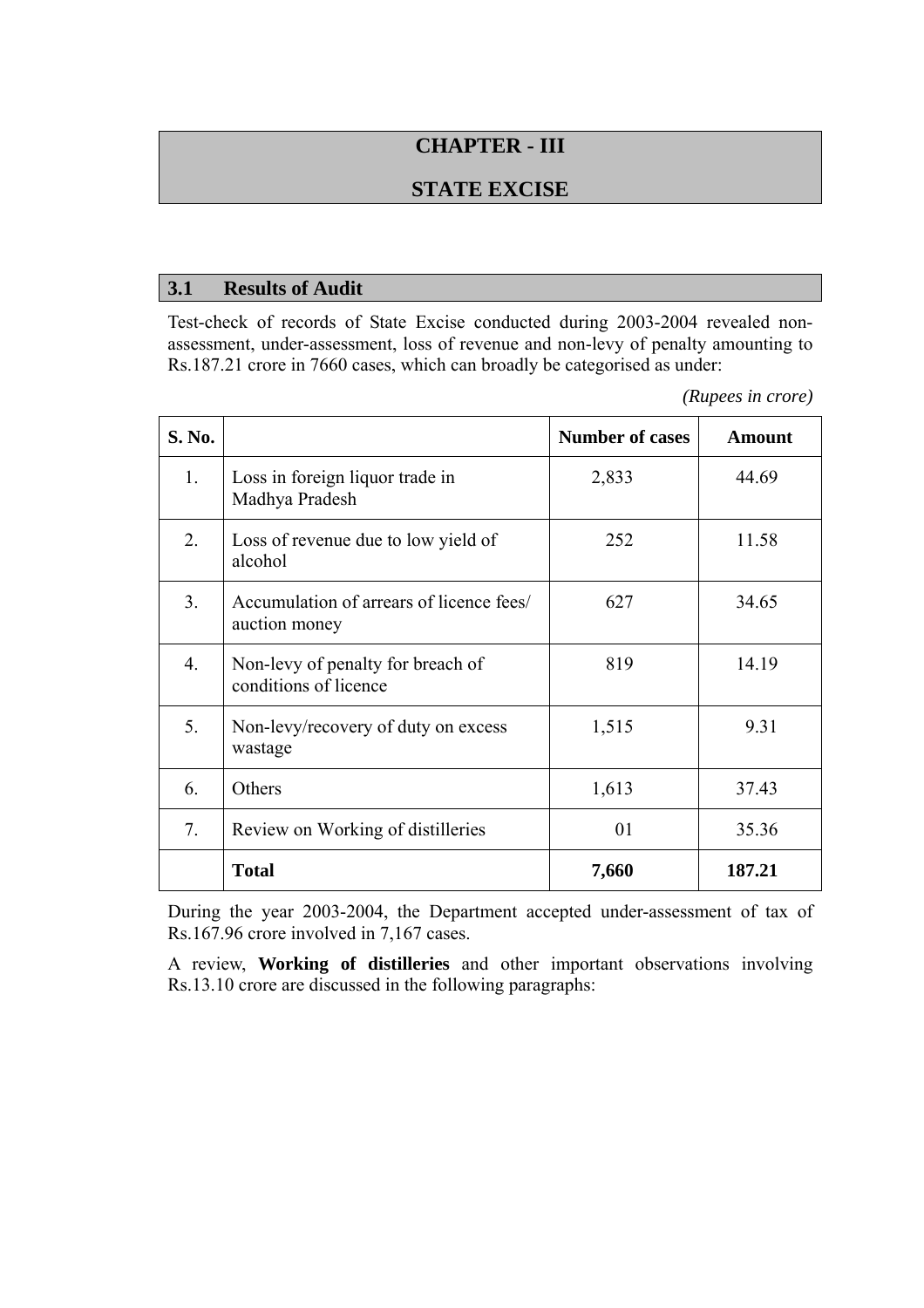## **3.2.1 Review on Working of Distilleries**

### *Highlights*

Penalty of Rs.45.53 lakh was not imposed on short-production of 1.52 lakh proof litres alcohol.

 $\mathcal{L}_\text{max} = \frac{1}{2} \sum_{i=1}^n \mathcal{L}_\text{max} = \frac{1}{2} \sum_{i=1}^n \mathcal{L}_\text{max} = \frac{1}{2} \sum_{i=1}^n \mathcal{L}_\text{max} = \frac{1}{2} \sum_{i=1}^n \mathcal{L}_\text{max} = \frac{1}{2} \sum_{i=1}^n \mathcal{L}_\text{max} = \frac{1}{2} \sum_{i=1}^n \mathcal{L}_\text{max} = \frac{1}{2} \sum_{i=1}^n \mathcal{L}_\text{max} = \frac{1}{2} \sum_{i=$ 

*(Paragraph 3.2.7)*

Duty on export of foreign liquor worth Rs.1.71 crore on account of non-receipt of verification reports within the prescribed period was not recovered.

*(Paragraph 3.2.11)*

Penalty of Rs.1.17 crore was not imposed on non-maintenance of prescribed minimum stock by the distilleries.

*(Paragraph 3.2.14)*

### *3.2.2 Introduction*

Alcohol is produced in distilleries mainly from molasses and other bases like Mahua, Grain and Salseed khali etc. through fermentation and distillation. Country and foreign liquor is manufactured from alcohol through process of blending/reduction, compounding and flavouring or colouring or both. The manufacture, distribution and sale of country and foreign liquor is governed by the Madhya Pradesh Excise Act, 1915 (Act)/rules and notifications issued thereunder. Licences for manufacture are granted/renewed every year on payment of prescribed fee by Excise Commissioner subject to prior approval of the State Government. Though the norms of production of alcohol from molasses have been prescribed in the Act, no norms have been laid down for production of alcohol from the base other than molasses.

Levy and collection of duties and fees on the production, possession, sale, export and import is the main source of the revenue of the Excise Department.

### *3.2.3 Organisational set-up*

The Principal Secretary, Commercial Tax Department is administrative head at Government level and the Excise Commissioner (EC) is the Head of the Department. He is assisted by two Additional Excise Commissioners (Addl. ECs.), a Deputy Excise Commissioner (DEC), an Assistant Excise Commissioner (AEC) and two District Excise Officers (DEOs) with head quarter at Gwalior. One flying squad at State Level and seven flying squads at Divisional Level are working under the directions of EC. Collector is the head of Excise Administration in the district and is assisted by AECs at divisional head quarters and by DEOs at District head quarters/distilleries and bhang godowns.

## *3.2.4 Scope of audit*

Records from 1999-2000 to 2003-04 of nine out of ten distilleries, 14 out of 17 bottling units in 11 districts and that of Excise Commissioner were test-checked between April 2003 and April 2004.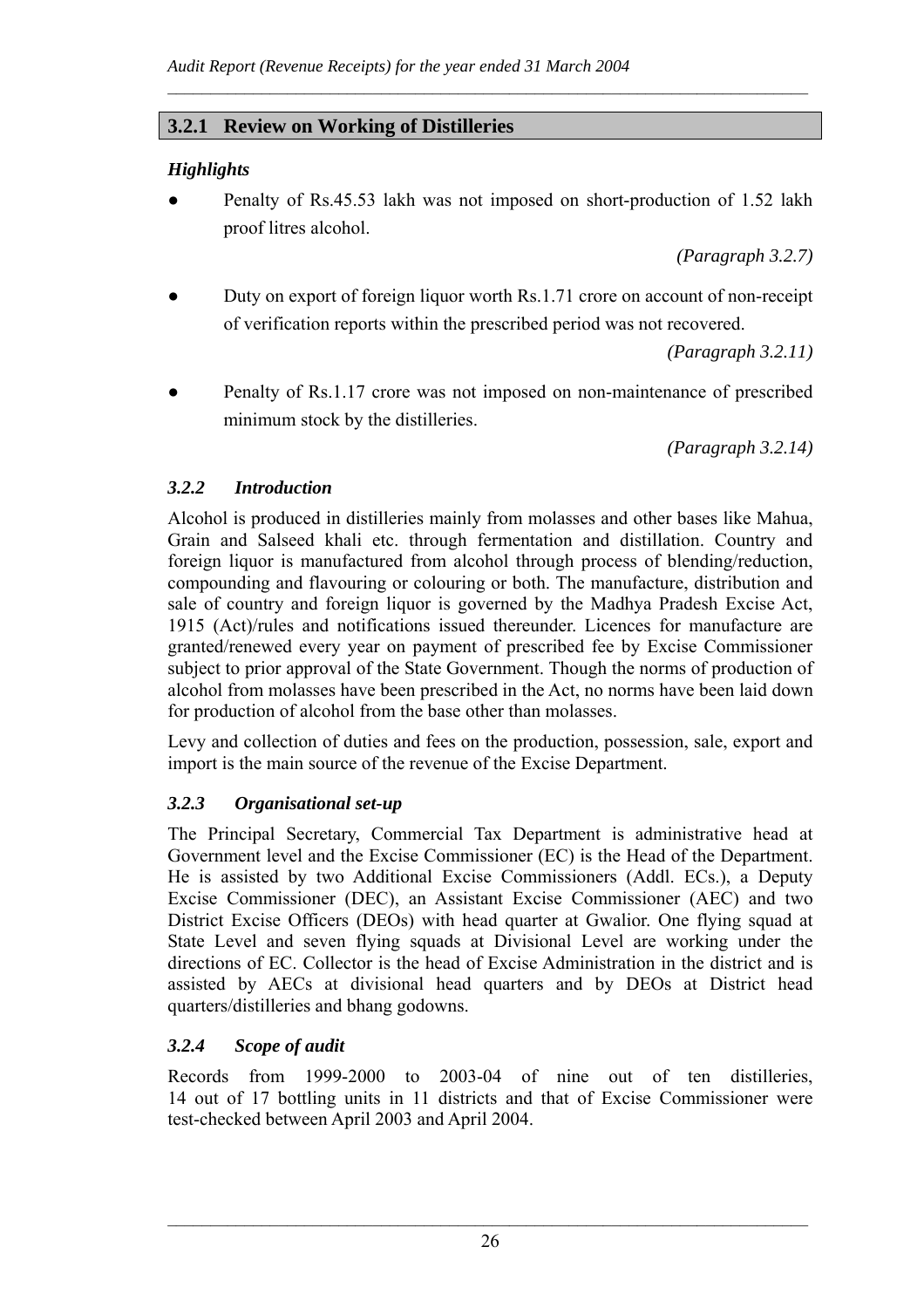### *3.2.5 Audit objective*

The review was conducted with a view to ascertain whether

adequate norms exist for production of alcohol from raw materials and whether these are being adhered to

 $\mathcal{L}_\text{max} = \frac{1}{2} \sum_{i=1}^n \mathcal{L}_\text{max} = \frac{1}{2} \sum_{i=1}^n \mathcal{L}_\text{max} = \frac{1}{2} \sum_{i=1}^n \mathcal{L}_\text{max} = \frac{1}{2} \sum_{i=1}^n \mathcal{L}_\text{max} = \frac{1}{2} \sum_{i=1}^n \mathcal{L}_\text{max} = \frac{1}{2} \sum_{i=1}^n \mathcal{L}_\text{max} = \frac{1}{2} \sum_{i=1}^n \mathcal{L}_\text{max} = \frac{1}{2} \sum_{i=$ 

- proper compliance of the provisions of the Act/Rules is done by the Department.
- sufficient internal controls exist to safeguard the Government revenue.

#### *3.2.6 Trend of Revenue*

The budget estimates and actual revenue realised by the Excise Department during the last five years is shown in the table below:

|           |                            |                |                   | (Rupees in crore)          |
|-----------|----------------------------|----------------|-------------------|----------------------------|
| Year      | <b>Budget</b><br>estimates | <b>Actuals</b> | <b>Variations</b> | Percentage of<br>variation |
| 1999-2000 | 1,060                      | 1,073.38       | $(+)$ 13.38       | $(+)$ 1.26                 |
| 2000-2001 | 1,220                      | 974.94         | $(-)$ 245.06      | $(-)$ 20.09                |
| 2001-2002 | 950                        | 704.68         | $(-)$ 245.32      | $(-)$ 25.82                |
| 2002-2003 | 890                        | 896.23         | $(+) 6.23$        | $(+) 0.07$                 |
| 2003-2004 | 1,100                      | 1,098          | $(-) 2.0$         | $(-) 0.18$                 |

It would be seen from the above, that there was a huge variation between the Budget Estimates and the Actuals during 2000-2001 and 2001-2002.

### *3.2.7 Failure to achieve the norms of yield of alcohol*

Madhya Pradesh Distillery Rules, 1995 require the distillers to maintain minimum fermentable and distillation efficiencies at 84 and 97 per cent respectively. Every quintal of fermentable sugar present in molasses as per departmental laboratory reports should yield 91.8 proof litres of alcohol. For this purpose, composite samples of the molasses are required to be drawn by the officer-in-charge of the distillery and sent for examination to the Departmental laboratory. In case, the distiller fails to maintain prescribed efficiencies and recovery of alcohol, the Excise Commissioner may impose maximum penalty of Rs.30 per proof litre.

It was seen in the audit of two distilleries<sup>1</sup> that as per chemical analysis report of departmental laboratory, 29,439.5 quintal fermentable sugar contained in 82,413 quintal of molasses used by the distillers the production of alcohol should have resulted in 27,02,547.4 proof litre of alcohol but the actual production of alcohol was 25,50,771.00 proof litre resulting in short-production of 1,51,776.4 proof litre of alcohol. However, the DEOs did not initiate any action to levy the penalty of Rs.45.53 lakh as detailed below:

 $\mathcal{I}$ 

*<sup>1</sup> M/s Cox India Ltd., Nowgaon Chhatarpur and M/s Associated Alcohol and Breweries Barwah, Khargone*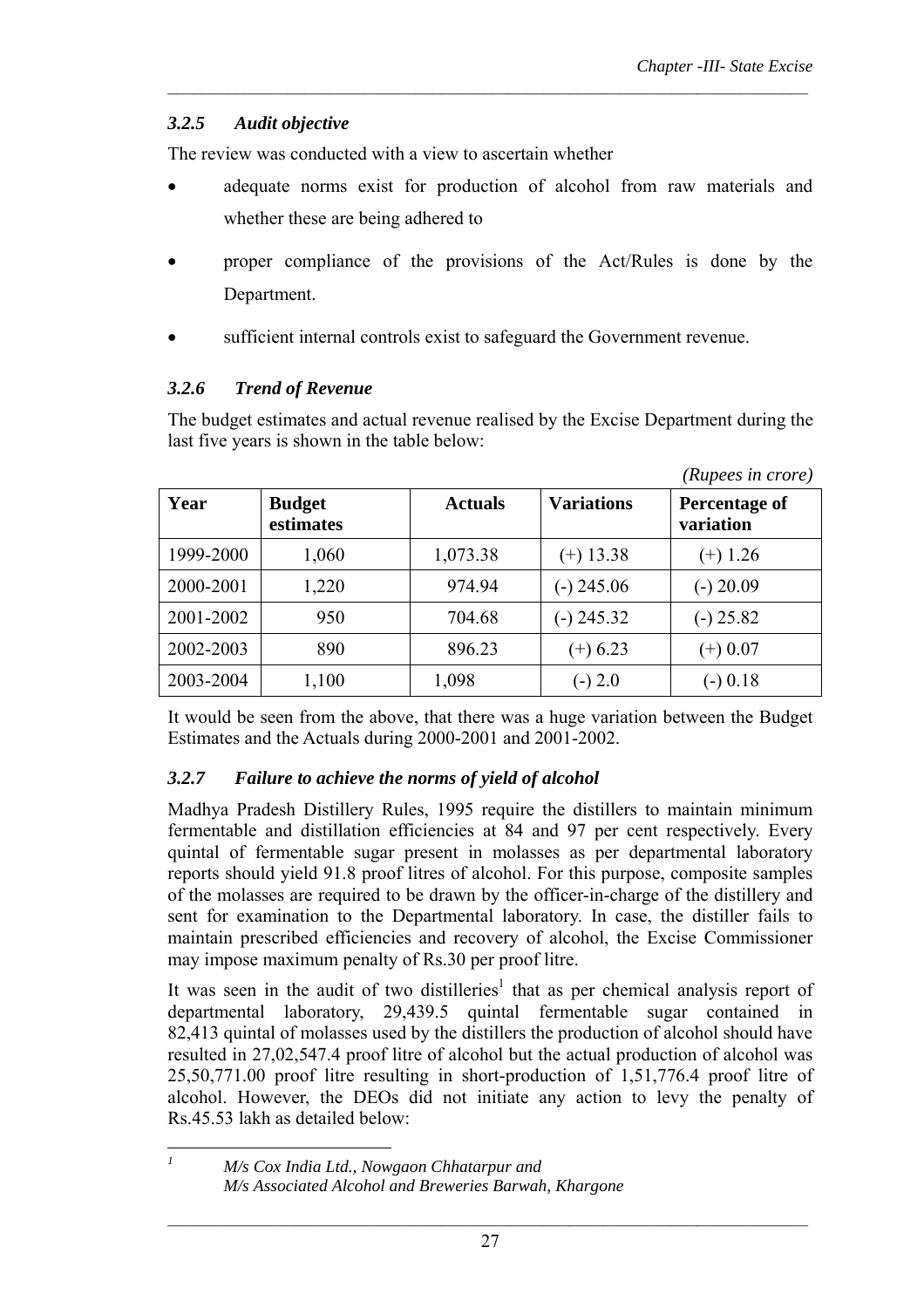| Period                      | of<br><b>Name</b><br>distillery | <b>Molasses</b><br>in<br>used<br>quintals | <b>Quantity for</b><br>fermentable<br>sugar in<br>quintals | <b>Required</b><br>production as<br>per norms PL | Actual<br>production<br>PL | <b>Shortfall PL</b> | <b>Penalty</b><br>(Rupees in lakh) |
|-----------------------------|---------------------------------|-------------------------------------------|------------------------------------------------------------|--------------------------------------------------|----------------------------|---------------------|------------------------------------|
| May $\&$<br>June<br>2003    | A                               | 738                                       | 285.68                                                     | 26,225.4                                         | 25,204.00                  | 1,021.4             | 0.30                               |
| April to<br>October<br>2003 | B                               | 81,675                                    | 29,153.83                                                  | 26,76,322                                        | 25, 25, 567                | 1,50,755            | 45.23                              |
|                             |                                 | 82413                                     | 29,439.51                                                  | 27,02,547.4                                      | 25,50,771                  | 1,51,776.4          | 45.53                              |

 $\mathcal{L}_\text{max} = \frac{1}{2} \sum_{i=1}^n \mathcal{L}_\text{max} = \frac{1}{2} \sum_{i=1}^n \mathcal{L}_\text{max} = \frac{1}{2} \sum_{i=1}^n \mathcal{L}_\text{max} = \frac{1}{2} \sum_{i=1}^n \mathcal{L}_\text{max} = \frac{1}{2} \sum_{i=1}^n \mathcal{L}_\text{max} = \frac{1}{2} \sum_{i=1}^n \mathcal{L}_\text{max} = \frac{1}{2} \sum_{i=1}^n \mathcal{L}_\text{max} = \frac{1}{2} \sum_{i=$ 

The non-levy of penalty for non-achievement of the norms prescribed under the Act was also not monitored by the Excise Commissioner at any stage though a return in this regard was being sent to him by each DEO.

After this was pointed out in audit, the DEO (Distillery), Chhatarpur, stated that notices to the distillery would be issued while DEO (Distillery), Khargone, stated that production was according to the chemical analysis report of the Departmental laboratory. Reply was not tenable as the chemical analysis report of departmental laboratory has also indicated that the production was below the prescribed norm as such proceedings for levy of penalty should have been initiated by the DEO.

### *3.2.8 Production of alcohol not in consonance with the norms prescribed by ISS and Technical Excise Manual*

According to Indian Standard Specification (ISS) 95 per cent of total invert sugar<sup>2</sup> is fermentable.

Test-check of records of a distillery in Barwa Khargone revealed that the distiller used 1,06,425 quintal molasses between December 2002 and December 2003. As per departmental chemical analysis report the molasses contained invert sugar of 41,984.85 quintal from which fermentable sugar of 39,885.6 quintal should have been produced as per the ISS norms instead of 38,636.41 quintal shown to have been produced by the Department. This resulted in shortage of fermentable sugar of 1,249.20 quintal, which could yield 1,14,676.56 proof litre of alcohol involving excise duty of Rs.27.52 lakh.

This was pointed out in audit December 2003. The DEO (Distillery) stated that yield was on the basis of percentage of fermentable sugar shown in the chemical analysis report of the department laboratory.

The reply of the Department was not tenable as the quantity of the sugar fermentable as per departmental analysis was considerably less than that of ISS standard. The Department should therefore either follow ISS standard or should fix its own standards so that Government revenue is safe guarded against any future loss.

## *3.2.9 Production of alcohol from the base other than molasses*

The State Government has not laid down any norms for production of alcohol from the base other than molasses even after commitment of the Excise Commissioner (EC) in June 1997. However, as per provisions of Technical Excise Manual (TEM), a quintal of grain that may consist of Wheat, jawar and maize should yield 40.03 proof

*2*

*Invert sugar means the quantity of total reducing sugar present in the molasses*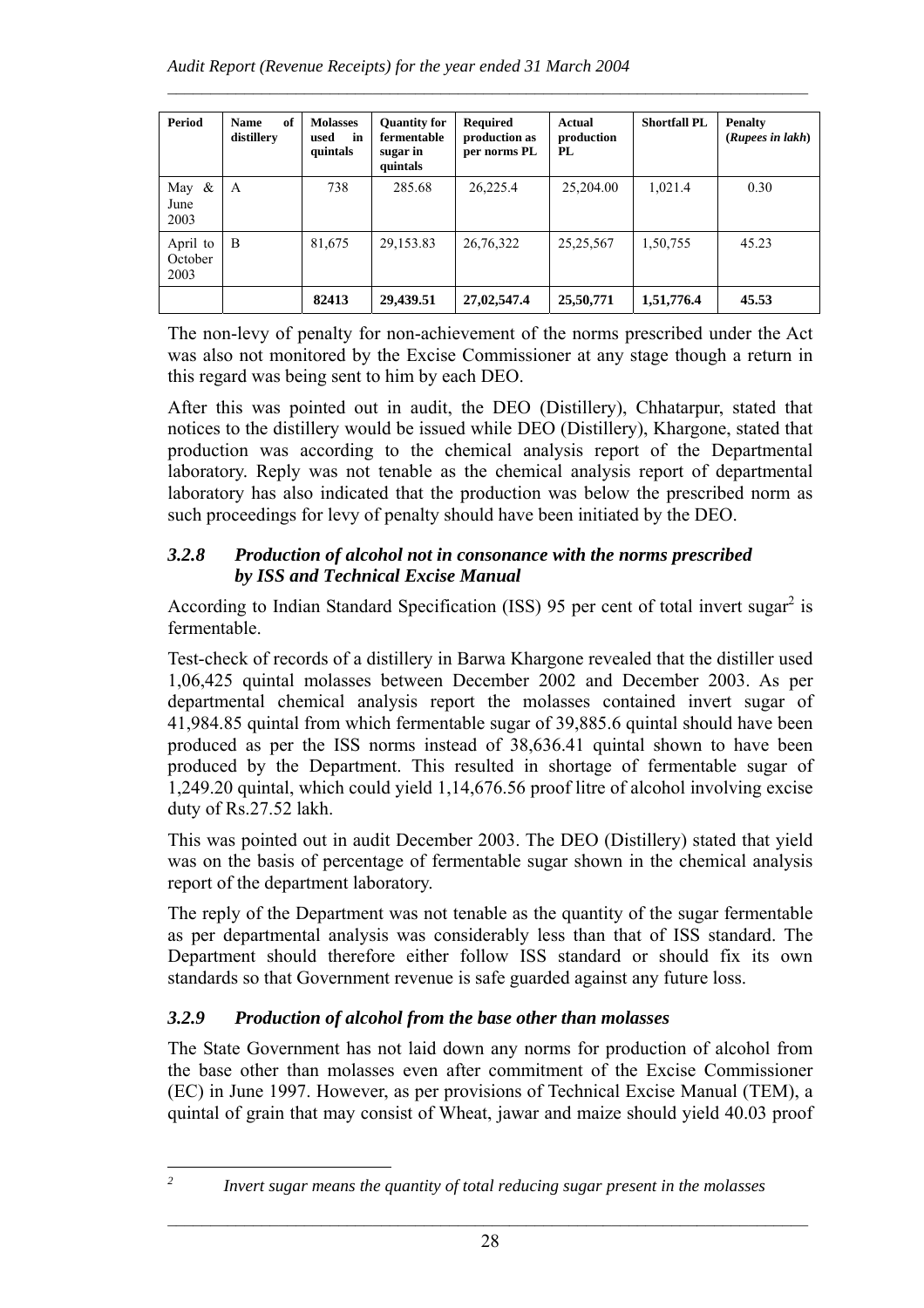litre of alcohol while *mahua* and starch should yield 48.45 proof litre and 118.6 proof litre of alcohol respectively.

 $\mathcal{L}_\text{max} = \frac{1}{2} \sum_{i=1}^n \mathcal{L}_\text{max} = \frac{1}{2} \sum_{i=1}^n \mathcal{L}_\text{max} = \frac{1}{2} \sum_{i=1}^n \mathcal{L}_\text{max} = \frac{1}{2} \sum_{i=1}^n \mathcal{L}_\text{max} = \frac{1}{2} \sum_{i=1}^n \mathcal{L}_\text{max} = \frac{1}{2} \sum_{i=1}^n \mathcal{L}_\text{max} = \frac{1}{2} \sum_{i=1}^n \mathcal{L}_\text{max} = \frac{1}{2} \sum_{i=$ 

Test-check of records of four distilleries<sup>3</sup> revealed that the distilleries used 51,469 quintal grain, 9,621 quintal mahua and 1,95,360 quintal of flour during June 2002 to March 2004 and showed a production of 134.49 lakh proof litre of alcohol as against 257.06 lakh proof litre which should have been produced under the provision of Technical Excise Manual. This resulted in short-production of 122.57 lakh proof litre of alcohol involving excise duty of Rs.29.42 crore.

Thus, it would be seen from the above that there is a need for framing the norms for production of alcohol from bases other than the molasses to save the Government from any loss.

### *3.2.10 Inadmissible wastage of spirit*

The Distillery Rules allow wastage between 0.1 and 0.2 per cent on account of leakage or evaporation of spirit transported or exported in tankers from a distillery/warehouse to another distillery/warehouse. In case of wastage beyond permissible limit, the Excise Commissioner or the officer authorised for the purpose may impose penalty.

Test-check of records of five district excise offices<sup>4</sup> revealed between June 2001 and December 2003 that 45.13 lakh proof litre rectified spirit was transported/exported in tankers by four distilleries on 181 permits but only 44.82 lakh proof litre was acknowledged by the warehouse/importing State. The wastage of 0.23 lakh proof litre was in excess of the permissible limit of 0.08 lakh proof litre. Though penalty of Rs.6.90 lakh was leviable, no action was initiated to levy the same by the Department.

After this was pointed out in audit, the DEOs stated that the cases were sent to the concerned districts for necessary action.

### *3.2.11 Non/Late receipt of verification reports*

Madhya Pradesh Foreign Liquor Rules, 1996 provide that for export of foreign liquor within India, the exporter shall obtain a verification report from the officer in charge of the importing unit and furnish it to the authority who issued the export permit within 21 days of the expiry of period of permit. If the exporter fails to do so, the leviable duty on the foreign liquor exported shall be recovered.

 $\bullet$  Test-check of records of District Excise office<sup>5</sup> of six districts revealed that excise duty of Rs.1.71 crore was not recovered from licensees on export of 2.85 lakh proof litre of foreign liquor on 75 permits during June 2002 to February 2004 as the verification reports were not received even after a lapse of one to 11 months as against the specified period of 21 days. No action for recovery of duty was taken by the Department. The failure of Department to recover duty has resulted in non-realisation of revenue of Rs.1.71 crore.

After this was pointed out in audit, the Department stated that action to collect verification reports would be taken. The reply is not tenable as in the absence of

 3 *M/s Cox India limited Nowgaon Chhatarpur* 

*<sup>4</sup> Balaghat, Dewas, Khargone, Rajgarh and Ujjain*

*<sup>5</sup> Chhatarpur, Dhar, Gwalior, Indore, Khargone and Ratlam*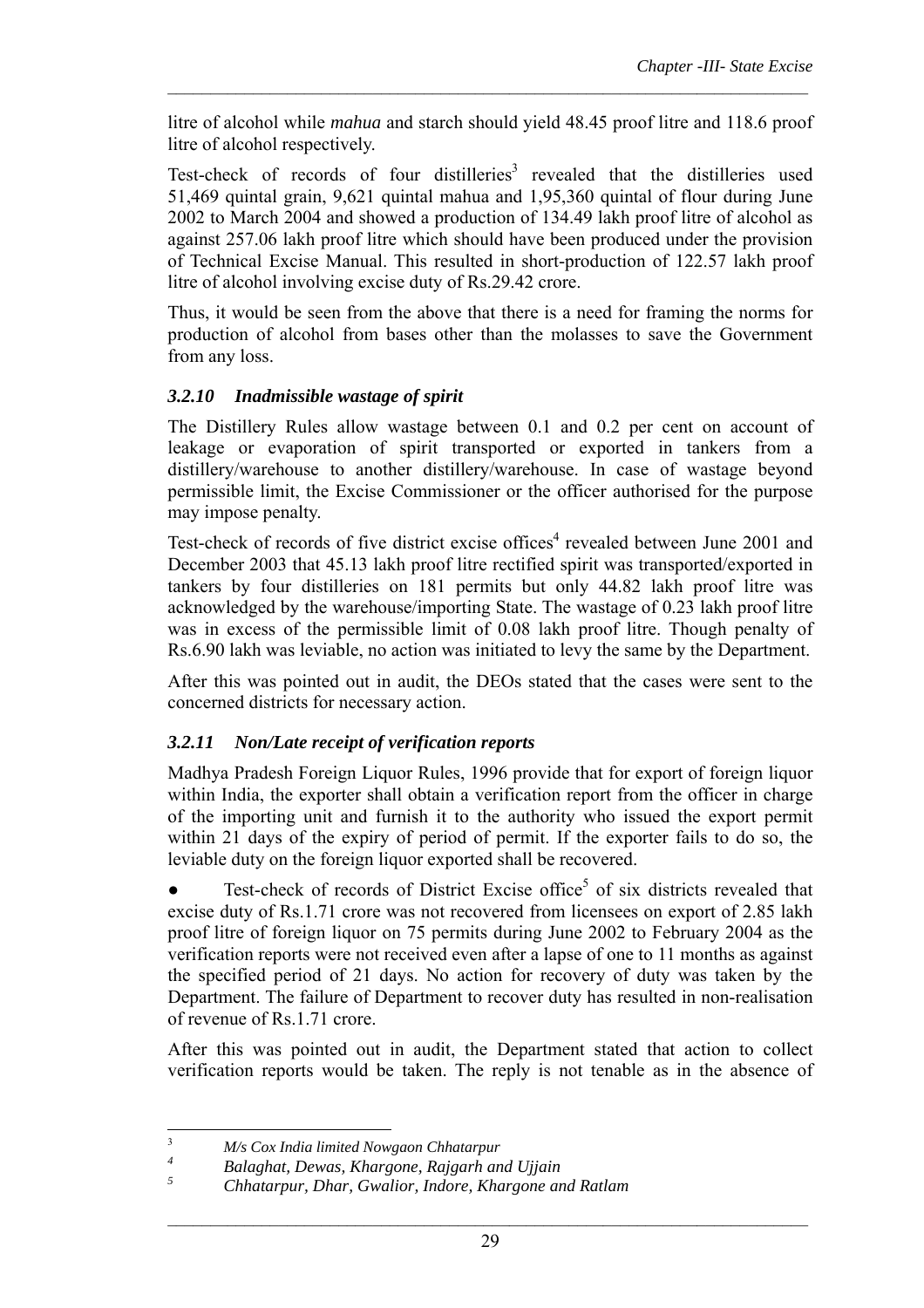receipt of verification report within the prescribed period, the excise duty should have been levied/collected by the Department.

 $\mathcal{L}_\text{max} = \frac{1}{2} \sum_{i=1}^n \mathcal{L}_\text{max} = \frac{1}{2} \sum_{i=1}^n \mathcal{L}_\text{max} = \frac{1}{2} \sum_{i=1}^n \mathcal{L}_\text{max} = \frac{1}{2} \sum_{i=1}^n \mathcal{L}_\text{max} = \frac{1}{2} \sum_{i=1}^n \mathcal{L}_\text{max} = \frac{1}{2} \sum_{i=1}^n \mathcal{L}_\text{max} = \frac{1}{2} \sum_{i=1}^n \mathcal{L}_\text{max} = \frac{1}{2} \sum_{i=$ 

In one distillery excise duty of Rs.1.19 crore was not recovered from distiller on export of 1.98 lakh proof litre of foreign liquor on 43 permits during April to September 2003 though the verification reports were received late by four to 149 days, resulting in non-recovery of Government revenue to that extent.

After this was pointed out in audit, DEO (Distillery) stated that the distiller had been directed to deposit the excise duty. Further reply had not been received.

## *3.2.12 Loss of revenue due to non-disposal of foreign liquor*

The Madhya Pradesh Foreign Liquor Rules, 1996 provide that on the expiry or cancellation of the licence in Form FL-9, the licensee may place the entire stock of spirit and bottled foreign liquor, under the control of the DEO. The former licensee may be permitted to dispose of such balances within 30 days of expiry or cancellation of the licence. If he fails to do so, the Excise Commissioner may ask any other licensee of the state to buy all or part of such balance at a rate fixed or give directions about its disposal.

Test-check of records of DEO, Rajgarh revealed that 13,732 proof litre of foreign liquor and 11,752 proof litre of spirit of a Bottling Plant involving excise duty of Rs.15.29 lakh remained undisposed from the date of expiry of his licence on 31 March 2002. There was nothing on record to indicate that EC had asked any other licensee of the state to sell of the stock of spirit pending disposal. Thus, inaction on the part of Department resulted in blockage of revenue of Rs.15.29 lakh.

## *3.2.13 Non-realisation of expenditure incurred on Government establishment*

Madhya Pradesh Distillery Rules, 1995 provide that if the expenditure incurred on the State Government establishment in a distillery exceeds five per cent of revenue earned on the issue of spirit there from by export fee or any other levy, the amount in excess of five per cent shall be realised from the distillers.

Test-check of records of four distillers<sup>6</sup> revealed that the expenditure incurred on Government establishment during 2002-2003 was Rs.12.20 lakh and the revenue earned by Government was Rs.42.93 lakh. Thus, expenditure of Rs.10.06 lakh in excess of five percent of revenue earned was realisable but not realised from the distillers.

After this was pointed out in audit, the Department stated that action would be taken to raise the demand in accordance with the rules. Further reply had not been received (May 2005).

 $\overline{a}$ 6

*Gwalior Distillery Ltd., Rairu, Gwlaior Rairu Distillery Ltd., Rairu Gwalior M/s Associated Alcohol Pvt. Ltd., Khodigram, Barwah, Khargone. M/s Agrawal Distillery Sabalpura Barwah, Khargone*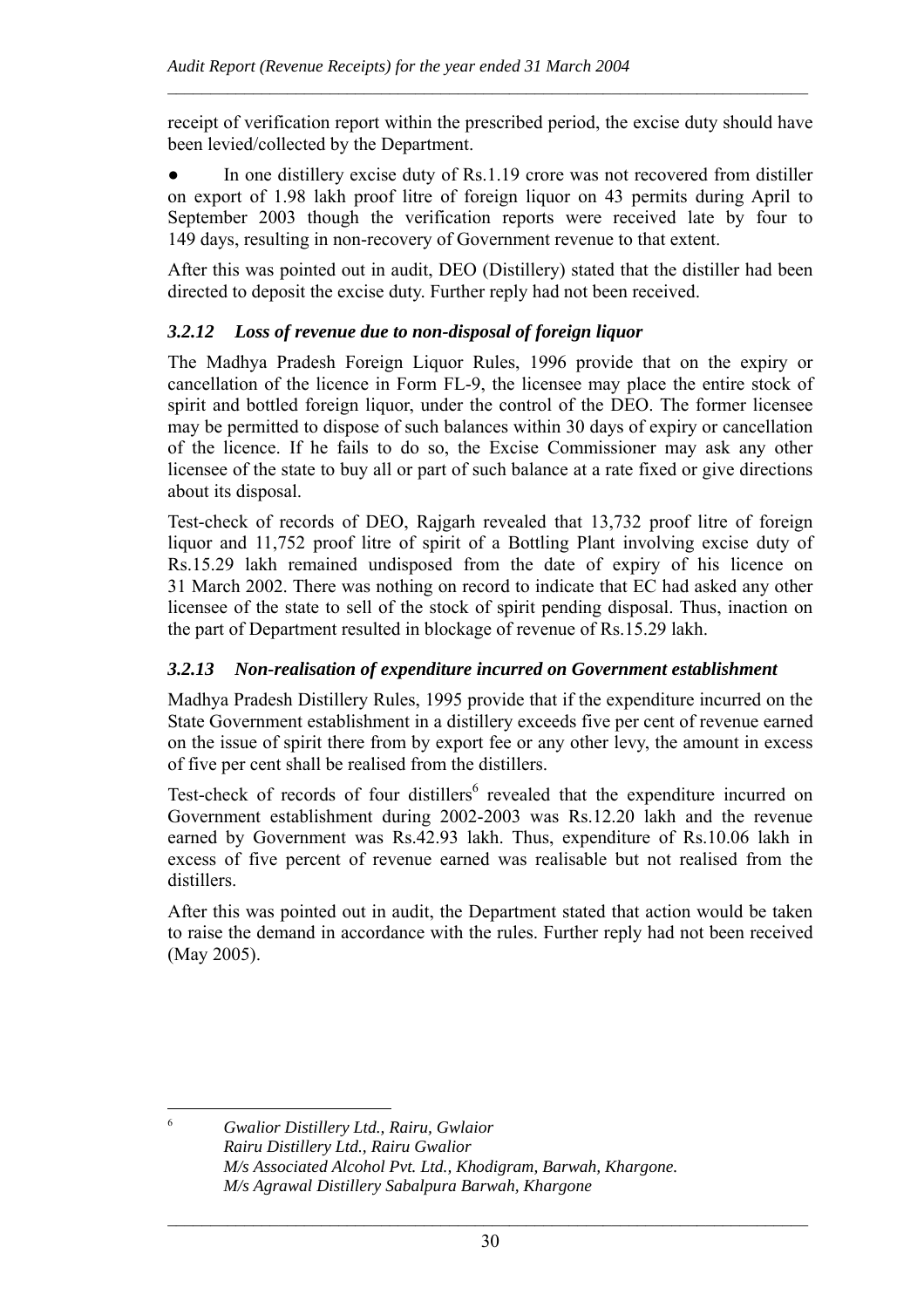### *3.2.14 Non-maintenance of minimum stock of spirit at distillery*

Madhya Pradesh Distillery Rules, 1995 require licensees to maintain prescribed minimum stock of spirit at the distillery. A penalty not exceeding Rs.5 per proof litre may be leviable on the quantity found short of the minimum prescribed stock by the EC.

 $\mathcal{L}_\text{max} = \frac{1}{2} \sum_{i=1}^n \mathcal{L}_\text{max} = \frac{1}{2} \sum_{i=1}^n \mathcal{L}_\text{max} = \frac{1}{2} \sum_{i=1}^n \mathcal{L}_\text{max} = \frac{1}{2} \sum_{i=1}^n \mathcal{L}_\text{max} = \frac{1}{2} \sum_{i=1}^n \mathcal{L}_\text{max} = \frac{1}{2} \sum_{i=1}^n \mathcal{L}_\text{max} = \frac{1}{2} \sum_{i=1}^n \mathcal{L}_\text{max} = \frac{1}{2} \sum_{i=$ 

Test-check of records of DEOs of four distilleries<sup>7</sup> revealed that the distillers did not maintain prescribed minimum stock of spirit on 26 occasions during December 2002 to March 2004. However, DEOs did not initiate any action to send the case to the EC for levy of penalty of Rs.1.17 crore on 23.47 lakh proof litre spirit found short. The EC also did not monitor the maintenance of the stock though a return in this regard was being sent to him by the DEOs.

After this was pointed out in audit, Officers incharge of all the distilleries stated that show cause notices for short-maintenance of stock have been issued. However, no action to initiate penalty proceedings was taken.

### *3.2.15 Recommendation*

To plug loopholes and enforce control over working of distilleries the Government may consider:

- prescribing norms for chemical analysis of molasses and other bases to calculate and regulate production of alcohol to keep control over revenue leakage.
- evolving effective internal control and monitoring system for realisation of duty and levy of penalty.

### **3.3 Non-fixation of norms for yield of beer**

Madhya Pradesh Brewery Rules, 1970 and 2002 do not lay down any norms for yield of beer. However, Para 243 of Technical Excise Manual provides that 36 gallon of wort is obtainable from 84 pounds of malt or 56 pounds of sugar. Further, Para 208 of the Manual provide an allowance of 5 percent wastage in the process of manufacture.

Test-check of records of DEO, Bhopal revealed that in one brewery 40,005 quintal malt and 10,296 quintal sugar were used during the period from October 2001 to January 2004 which yielded 185.05 lakh bulk litre as against produceable yield of 238.41 lakh bulk litre of wort under the provision of Technical Excise Manual. Short-production of 53.36 lakh bulk litre of wort or 50.69 lakh bulk litres of beer resulted in loss of excise duty of Rs.339.16 lakh.

This was pointed out in audit, Assistant Excise Commissioner, Bhopal stated that norms for yield of beer have not been provided in the rules. Reply is not tenable as in the absence of any norms, the provisions of 'Technical Excise Manual' should have been followed. No action to fix the norms had been taken by the department.

7 *M/s Associated Alcohol Pvt. Ltd., Barwah Khargone M/s Agarwal Distillery Barwah Khargone M/s Cox India Ltd. (Distillery) Nawgaon Chhatarpur M/s Ratlam Alcohol & Carbondioxide Plant Ratlam*

 $\overline{a}$